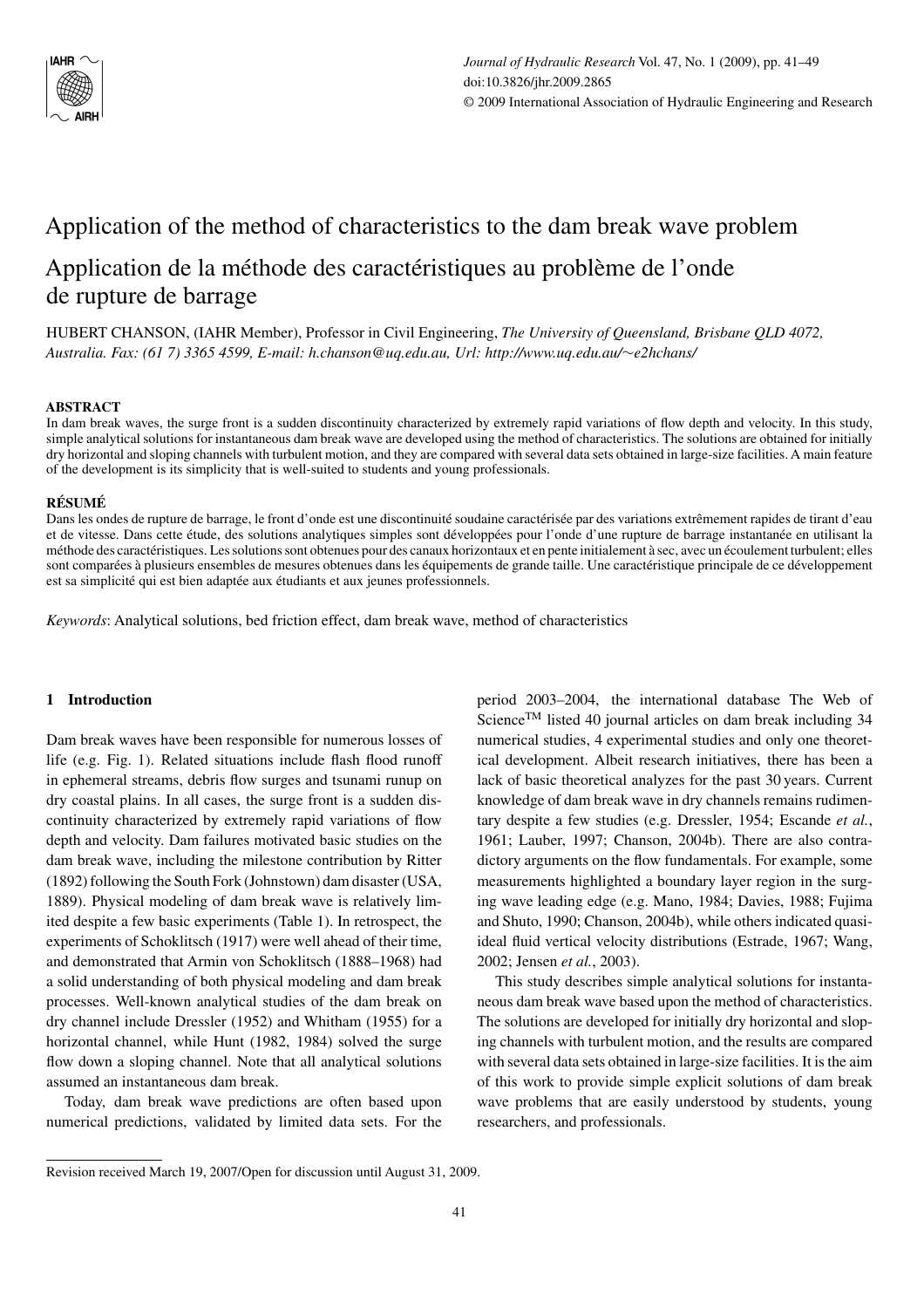

Figure 1 Photograph of the St Francis dam, USA (March 12, 1928) (Courtesy of Santa Clarita Valley Historical Society)—Looking upstream with onlookers in the foreground, in front of a 65 m high dam wall section

## **2 Basic equations and solution for a dry horizontal channel**

A dam break wave is the flow resulting from a sudden release of a mass of fluid in a channel. For 1D applications, the continuity and momentum equations yield the Saint-Venant equations. For a prismatic rectangular channel, the dimensionless equations are

$$
\frac{\partial d}{\partial t} + d \frac{\partial V}{\partial x} + V \frac{\partial d}{\partial x} = 0 \tag{1}
$$

$$
\frac{\partial V}{\partial t} + V \frac{\partial V}{\partial x} + \frac{\partial d}{\partial x} + (S_f - S_o) = 0,\tag{2}
$$

where *d* is the dimensionless depth  $(d = d'/d'_o)$ , *V* is the dimensionless flow velocity, *t* is the dimensionless time, *x* is the dimensionless co-ordinate  $(x = x'/d_o)$ ,  $S_o$  is the bed slope  $(S<sub>o</sub> = \sin \theta)$ ,  $\theta$  is the angle between the bed and the horizontal with  $\theta > 0$  for a downward slope, and  $S_f$  is the friction slope. The dash ( $\prime$ ) is used to denote dimensional variables: e.g.,  $d'_{o}$ 

|  |  |  | Table 1 Characteristics of turbulent dam break wave experiments in dry rectangular channels |
|--|--|--|---------------------------------------------------------------------------------------------|
|  |  |  |                                                                                             |

| Reference<br>(1)       | Bed slope $\theta$<br>(2)   | Channel characteristics<br>(3)                                                                                                                                                                 | Reservoir characteristics<br>(4)                                                                                              | Remarks<br>(5)                                              |
|------------------------|-----------------------------|------------------------------------------------------------------------------------------------------------------------------------------------------------------------------------------------|-------------------------------------------------------------------------------------------------------------------------------|-------------------------------------------------------------|
| Schoklitsch (1917)     | $\mathbf{0}$                | $(1) L' = 26 \text{ m}, B' = 0.6 \text{ m}$<br>$(2) L' = 150 \,\text{m}, B' = 1.3 \,\text{m}$                                                                                                  | (1) $d'_{o}$ up to 0.25 m<br>(2) $d'_{o}$ up to 1 m                                                                           |                                                             |
| Dressler (1954)        | $\mathbf{0}$                | $L' = 65$ m, $B' = 0.225$ m<br>(a) Painted timber; (b) Coarse<br>sand paper; (c) Strips (slats):<br>$h' = 0.00635$ m, $l' = 0.0254$ m                                                          | $d'_{o} = 0.055, 0.11$ and 0.22 m                                                                                             |                                                             |
| Fauré and Nahas (1961) | $0.0069^\circ$              | $L' = 40.6$ m, $B' = 0.25$ m 2<br>types of roughness                                                                                                                                           | $d'_{o} = 0.23 \text{ m}$                                                                                                     | $S_o = 1.2 E - 4$                                           |
| Cavaillé (1965)        | $\boldsymbol{0}$            | $L' = 40$ m, $B' = 0.25$ m Glass<br>walls and steel invert.<br>(a) Smooth invert.<br>(b) Rough invert (cylindrical<br>elements $\varnothing' = 20$ mm in zigzag,<br>$l' = 28$ mm, $h' = 8$ mm) | $L'_{\text{res}} = 18 \,\text{m}$ , rectangular<br>reservoir<br>(a) $d'_{o} = 0.115, 0.23$ m (b)<br>$d'_{o} = 0.23 \text{ m}$ |                                                             |
| <b>Estrade</b> (1967)  | $\boldsymbol{0}$            | $(1) L' = 23.65$ m, $B' = 0.50$ m<br>(a) Smooth invert; (b) Rough<br>invert (rough cement)                                                                                                     | $(1) d'_{o} = 0.20 \& 0.40 \text{ m},$<br>$L'_{\text{res}} = 13.65 \,\text{m}$ , rectangular<br>reservoir                     |                                                             |
|                        |                             | $(2) L' = 23.65$ m, $B' = 0.25$ m<br>(a) Smooth invert; (b) Rough<br>invert (cylindrical elements<br>$\varnothing' = 20$ mm in zigzag,<br>$l' = 28$ mm, $h'' = 6$ mm)                          | $(2) d'_{o} = 0.30$ m,<br>$L'_{\text{res}} = 0.70 \,\text{m}$ , rectangular<br>reservoir                                      |                                                             |
| Lauber (1997)          | 0                           | $L' = 2$ m, $B' = 0.5$ m PVC invert                                                                                                                                                            | $0.15 \le d'_o \le 0.6$ m,<br>$L'_{\text{res}}$ < 3.6 m, rectangular<br>reservoir                                             |                                                             |
|                        | $5.7^{\circ}, 26.5^{\circ}$ | $L' = 14 \,\text{m}, B' = 0.5 \,\text{m}$ PVC<br>invert                                                                                                                                        | $d'_{o} = 0.3$ m, $L'_{res} < 3.6$ m,<br>trapezoidal reservoir                                                                | Vertical gate                                               |
| Chanson et al. (2000)  | $\boldsymbol{0}$            | $L' = 15$ m, $B' = 0.8$ m Smooth<br>paint invert                                                                                                                                               | Reservoir volume: 0.9 to<br>$1 \text{ m}^3$ , $q(t=0)' = 0.15$ to<br>$0.17 \,\mathrm{m}^2/\mathrm{s}$                         | Free-jet discharging<br>vertically at one end of<br>channel |

*Notes: B'*: channel width; d'<sub>o</sub>: reservoir height; h': (strip/element) roughness height; L': total channel length; L'<sub>res</sub>: upstream reservoir length; l': longitudinal spacing between (strip) roughness element. All experiments were conducted with tap water.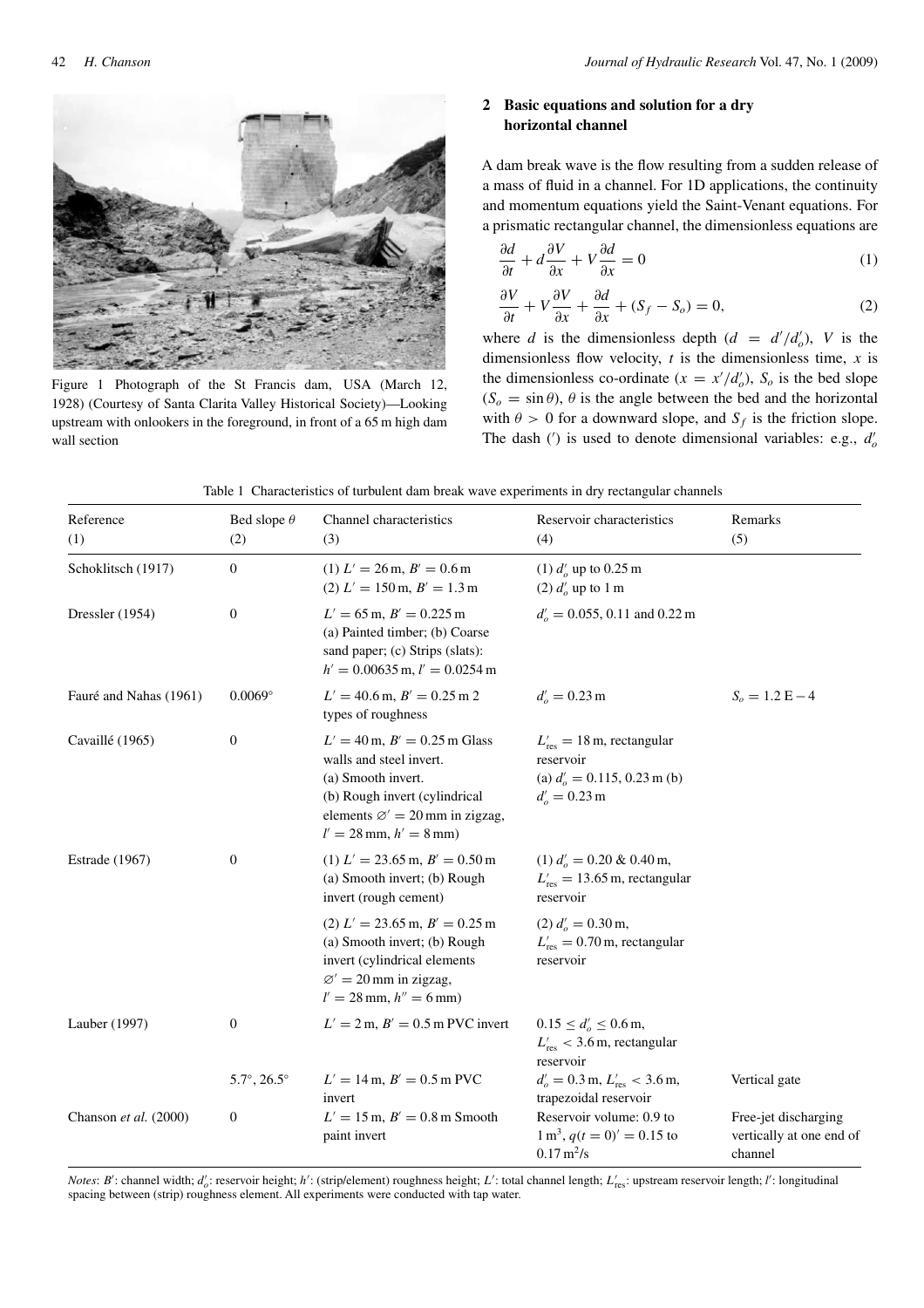is the initial reservoir height. The Saint-Venant equations cannot be solved analytically usually because of nonlinear terms: e.g., the friction slope  $S_f = f/2V^2/(gD'_H)$ , where  $D'_H$  is the hydraulic diameter and *f* is the Darcy-Weisbach friction factor. A mathematical technique to solve the system of partial differential equations formed by the Saint-Venant equations is the method of characteristics which yields a characteristic system of equations

$$
\frac{d}{dt}(V + 2C) = (S_o - S_f) \quad \text{along } \frac{dx}{dt} = V + C \tag{3a}
$$

$$
\frac{d}{dt}(V - 2C) = (S_o - S_f) \quad \text{along } \frac{dx}{dt} = V - C \tag{3b}
$$

where *C* is the dimensionless celerity of a small disturbance. For a rectangular channel  $C = 1$ .

For a frictionless dam break in a wide horizontal channel, the analytical solution of Eqs (1) and (2) yields Ritter's solution (Ritter, 1892)

$$
U = 2,\t\t(4)
$$

where *U* is the dimensionless wave front celerity. At a given time, the dimensionless free-surface and velocity profile between the leading edge of the negative wave and the wave front are

$$
\frac{x}{t} = 2 - 3\sqrt{d} \qquad \text{for } -1 \le \frac{x}{t} \le +2
$$
 (5)

$$
V = \frac{2}{3} \left( 1 + \frac{x}{t} \right) \quad \text{for } -1 \le \frac{x}{t} \le +2 \tag{6}
$$

where *t* is the dimensionless time from dam break. Equations (5) and (6) were first derived by Barré de Saint-Venant (1871) for a frictionless positive surge in a horizontal channel.

#### *2.1 Turbulent dam break wave: a simple solution*

The turbulent dam break flow is analyzed as an ideal-fluid flow region behind a flow resistance-dominated tip zone (Fig. 2). Whitham (1955) introduced this conceptual approach, but his mathematical development differs from the present simple solution.

In the ideal fluid flow region, the characteristic system of equations become

$$
\frac{d}{dt}(V + 2C) = 0 \quad \text{along } \frac{dx}{dt} = V + C \tag{7}
$$

$$
\frac{d}{dt}(V - 2C) = 0 \quad \text{along } \frac{dx}{dt} = V - C \tag{8}
$$

In the wave tip region  $(x_1 \le x \le x_s)$ , Fig. 2), the flow velocity does not vary rapidly in the forward tip zone and experimental data showed that it is about the wave front celerity *U* (Dressler, 1954; Estrade, 1967; Lauber, 1997; Liem and Köngeter, 1999). If the flow resistance is dominant, and the acceleration and inertial terms are small, the dynamic wave equation (Eq. (2)) may reduce to a diffusive wave equation. For a horizontal channel, it yields

$$
\frac{\partial d}{\partial t} + \frac{f}{8} \frac{U^2}{d} = 0
$$
 Wave tip region (9)

The integration of Eq. (9) gives the shape of the wave front

$$
d = \sqrt{\frac{f}{4}U^2(x_s - x)}\tag{10}
$$

assuming a constant Darcy–Weisbach friction factor for  $x_1 \le x \le$  $x_s$ , where  $x_s$  is the dimensionless wave front location ( $x_s = x'_s/d'_o$ ) (Chanson, 2005). Next to the leading edge of the wave, the slope of the free-surface becomes important to counterbalance the flow resistance.

At the transition between ideal fluid and wave tip regions  $(x = x_1)$ , the flow depth and velocity must be continuous.



Figure 2 Sketch of the dam break wave in a dry horizontal channel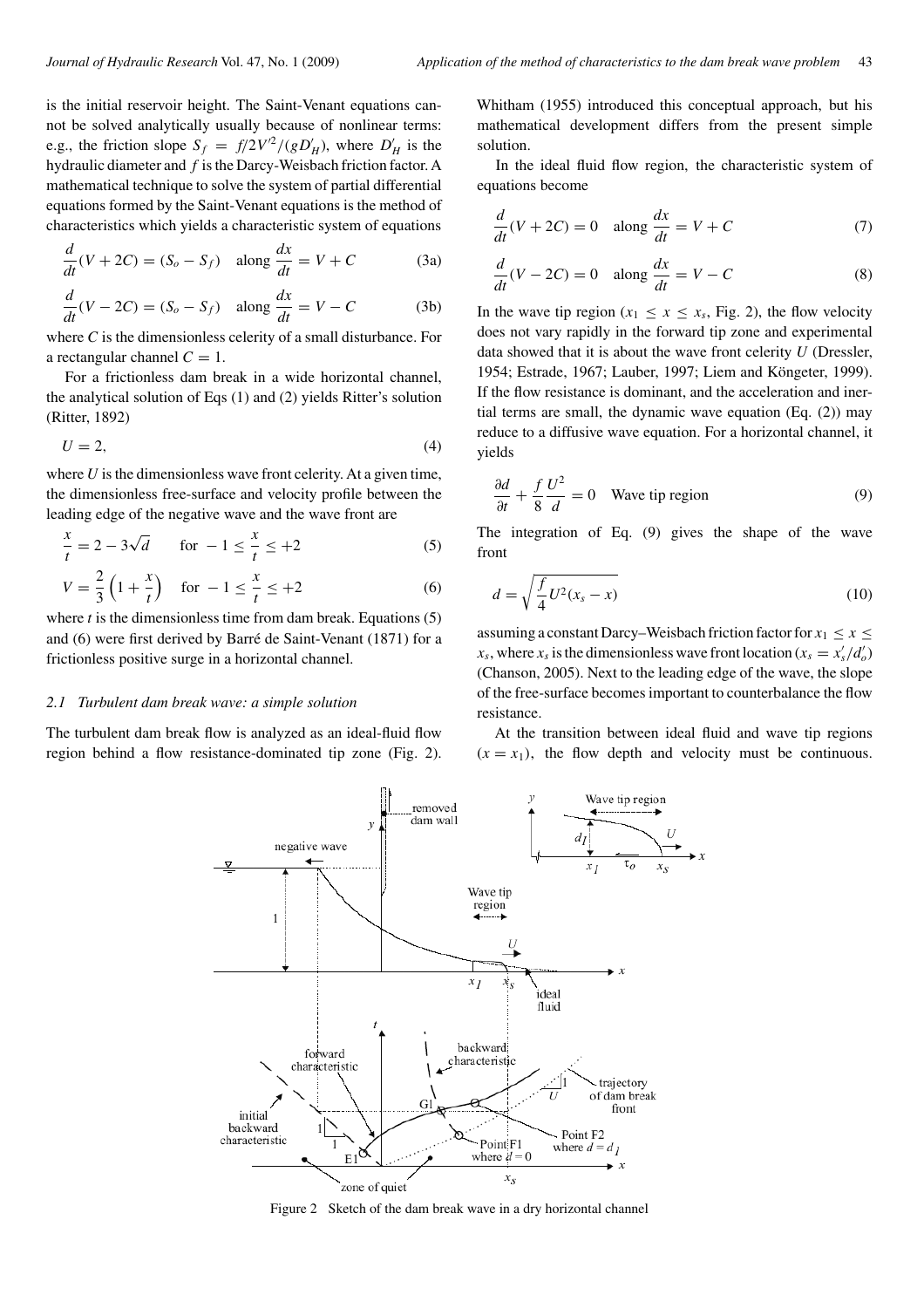The flow properties  $(d_1, V_1)$  must satisfy

$$
d_1 = \frac{1}{9} \left( 2 - \frac{x_1}{t} \right)^2 = \sqrt{\frac{f}{4} U^2 (x_s - x_1)}
$$
(11a)

$$
V_1 = U = \frac{2}{3} \left( 1 + \frac{x_1}{t} \right).
$$
 (11b)

The conservation of mass must be satisfied. The mass of fluid in the wave tip region  $(x_1 \le x \le x_s)$  must equal the mass of fluid in the ideal fluid flow profile for  $x_1 \le x \le 2t$ 

$$
\int_{x_1}^{x_s} \sqrt{\frac{f}{4}U^2(x_s - x)} dx = \int_{x_1}^{2t} \frac{1}{9} \left(2 - \frac{x}{t}\right)^2 dx.
$$
 (12)

The conservation of mass (Eq. (12)) may be integrated analytically. After substitution and re-arrangement, it yields an exact solution in terms of the wave front celerity

$$
\frac{8}{3} \frac{1}{f} \frac{\left(1 - \frac{U}{2}\right)^3}{U^2} = t.
$$
\n(13)

The wave front location equals

$$
x_s = \left(\frac{3}{2}U - 1\right)t + \frac{4}{fU^2}\left(1 - \frac{U}{2}\right)^4\tag{14}
$$

and the free-surface profile satisfies

$$
d = \frac{1}{9} \left( 2 - \frac{x}{t} \right)^2 \quad -t \le x \le \left( \frac{3}{2} U - 1 \right) t \tag{15a}
$$

$$
d = \sqrt{\frac{f}{4}U^2(x_s - x)} \quad \left(\frac{3}{2}U - 1\right)t \le x \le x_s \tag{15b}
$$

The location of the transition between ideal and friction dominated flow regions is given by Eq. (11b). Equation (13) gives a direct relationship between the dimensionless wave front celerity *U* and dimensionless time *t*. Equation (14) yields the dimensionless wave front location as a function of the dimensionless wave front celerity. Equations (15) and (11b) give the entire dimensionless free-surface profile  $d = F(x/t)$ . The results yield an explicit expression of the wave front celerity, wave front location, and free-surface and velocity profiles (Chanson, 2005).

#### **3 Dam break wave in a horizontal channel**

The assumption of constant friction factor *f* in the wave tip region is a gross approximation since the flow depth is zero and the shear stress is infinite at the wave front leading edge. For turbulent motion, the flow resistance may be approximated by the Altsul formula

$$
f = 0.1 \left( 1.46 \frac{k_s'}{D'_H} + \frac{100}{\text{Re}} \right)^{1/4},\tag{16}
$$

where  $k'_s$  is the equivalent sand roughness height,  $D'_H$  is the hydraulic diameter, and Re is the flow Reynolds number (Idelchik, 1969, 1994; Chanson, 2004a). The Altsul formula is a slightly less-accurate formula that may be used to initialize the calculation with the Colebrook–White formula. Assuming that Eq. (16) holds in unsteady flows, and for a wide channel (i.e.  $D'_H \approx 4d'$ , it may be rewritten in the wave tip region as

$$
f = \frac{1}{d^{1/4}} \left( 3.65 \times 10^{-5} k_s + \frac{2.5 \times 10^{-3}}{\text{Re}_d U} \right)^{1/4},\tag{17}
$$

where  $\text{Re}_d = \rho \sqrt{gd_o^3}/\mu$  is analogous to a Reynolds number and  $k_s$  is a dimensionless equivalent roughness height  $(k_s = k'_s / \_o^{\prime})$ . Re*<sup>d</sup>* is called the dam reservoir flow Reynolds number. It is a function of fluid properties and initial flow conditions only.

The integration of the diffusive wave equation (Eq. (8)) yields the shape of wave tip region

$$
d = \left(\frac{9}{32} \left(3.65 \times 10^{-5} k_s + \frac{2.5 \times 10^{-3}}{\text{Re}_d U}\right)^{1/4} U^2(x_s - x)\right)^{4/9}.
$$
\n(18)

The flow properties must be continuous at the transition between the ideal-fluid region and the wave tip zone. The continuity equations must be further satisfied and its integration yields an analytical solution in terms of the dimensionless wave front celerity

$$
\frac{32}{13} \frac{\left(1 - \frac{U}{2}\right)^{7/2}}{U^2 \left(3.65 \times 10^{-5} k_s + \frac{2.5 \times 10^{-3}}{\text{Re}_d U}\right)^{1/4}} = t.
$$
 (19)

The wave front location equals

$$
x_s = \left(\frac{3}{2}U - 1\right)t + \frac{32}{9}\frac{\left(1 - \frac{U}{2}\right)^{9/2}}{U^2\left(3.65 \times 10^{-5}k_s + \frac{2.5 \times 10^{-3}}{\text{Re}_d U}\right)^{1/4}}\tag{20}
$$

and the free-surface profile satisfies

$$
d = \frac{1}{9} \left( 2 - \frac{x}{t} \right)^2 \quad -t \le x \le \left( \frac{3}{2} U - 1 \right) t \tag{21a}
$$

$$
d = \left(\frac{9}{32}\left(3.65 \times 10^{-5}k_s + \frac{2.5 \times 10^{-3}}{\text{Re}_d U}\right)^{1/4} U^2(x_s - x)\right)^{4/9}
$$

$$
\left(\frac{3}{2}U - 1\right)t \le x \le x_s \quad (21b)
$$

Analytical results are shown in Figs 3–6 for several flow conditions where they are compared with relevant experimental data. In the particular cases of smooth-turbulent and fully rough turbulent flows, the above results may be simplified (e.g. Chanson, 2005).

#### *3.1 Discussion: comparison with experimental data*

The analytical solutions were compared with well-known analytical solutions (Dressler, 1952; Whitham, 1955) and with experimental data obtained in large-size facilities (Table 1). Comparisons were performed in terms of wave front location, wave front celerity and instantaneous free-surface profiles. Some examples are presented in Figs 3–6 while details of experimental investigations are summarized in Table 1. Overall the comparative analyses showed a good agreement between the present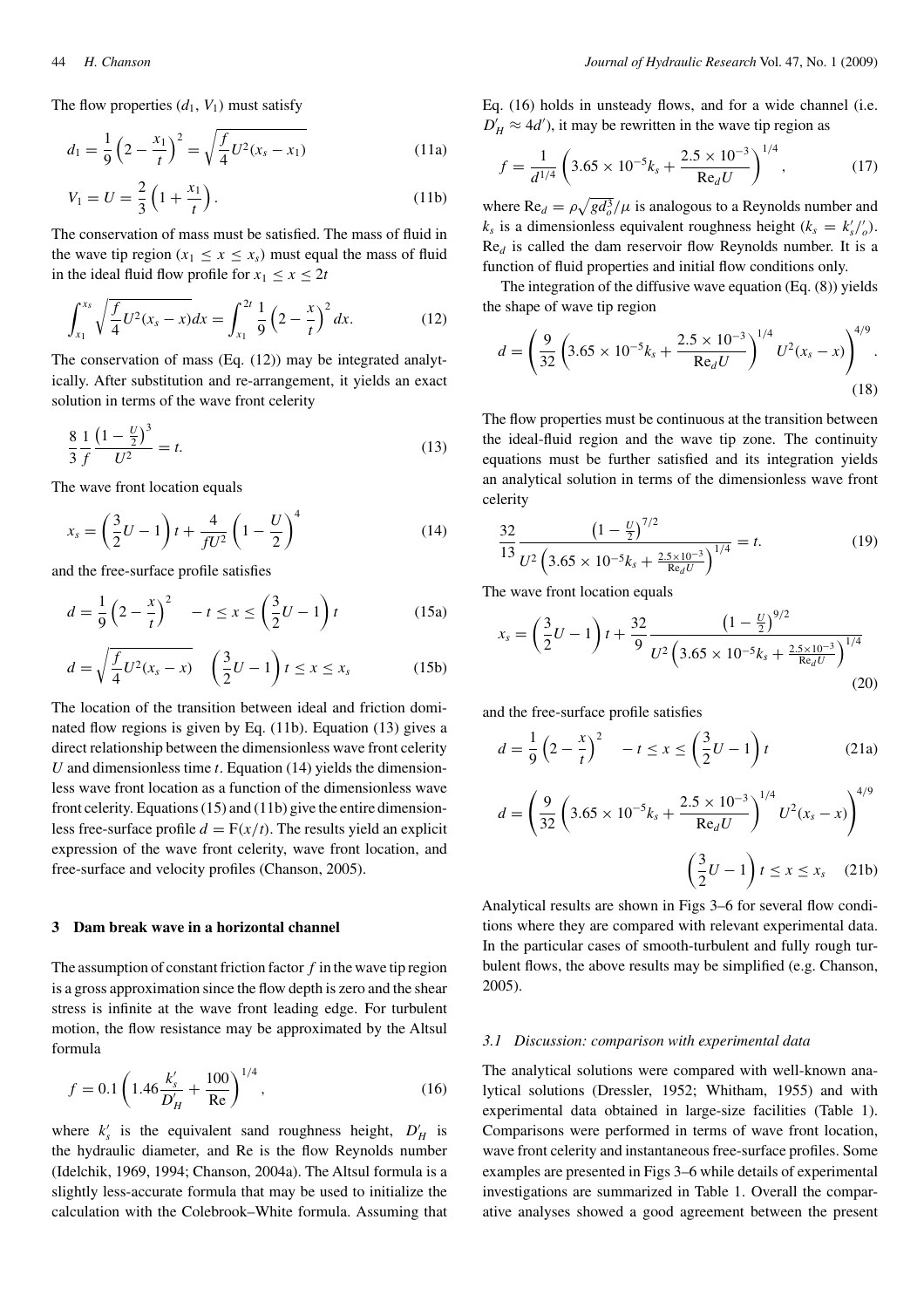

Figure 3 Dimensionless instantaneous free-surface profiles— Comparison between Eq. (15) assuming  $f = 0.03$ , Eq. (20) and Dressler's (1952) theory, Whitham's (1955) theory and experimental data (Schoklitsch, 1917;  $d'_{o} = 0.074 \text{ m}, t' = 9.4 \text{ s}$ )



Figure 4 Dimensionless instantaneous free-surface profiles— Comparison between Eq. (15) assuming  $f = 0.15$ , Eq. (21) ( $k_s = 0.09$ ), and  $\alpha$  experimental data (Dressler, 1954;  $d'_{o} = 0.22$  m, slat invert (strip))

analysis and more advanced solutions as well as experimental data. For example, Fig. 3 presents a comparison between a data set by Schoklitsch (1917), Ritter's (1892) solution, analytical solutions by Dressler's (1952) and Whitham's (1955), Eqs (15) and (21). Figure 4 shows a data set obtained on rough invert (Dressler, 1954; slat invert) that is compared with Eqs (12) and (21). Figure 5 illustrates more specifically the effect of bed roughness on dam break wave. Two data sets are shown at a same dimensionless time  $(t = 56)$  for smooth- and rough inverts. Data and calculations indicate a slower wave front celerity on rough invert, associated with a thicker wave front region.

The agreement between analytical solutions and experimental data is dependent upon the flow resistance estimate, namely the



Figure 5 Dimensionless instantaneous free-surface profiles—Comparison between smooth-invert and rough-invert dam break wave for *t* = 56 − Smooth-invert: Cavaillé's (1965) data ( $d'_{o} = 0.23$  m, smooth invert), Dressler's (1952) theory (*f* = 0*.*02), Eq. (15) assuming *f* = 0*.*02, and Eq. (21); Rough-invert: Cavaillé's (1965) data  $(d'_o = 0.23 \text{ m}, \text{rough invert})$ , Eq. (14) assuming  $f = 0.3$ , and Eq. (21)  $(k_s = 0.35)$ 



Figure 6 Dimensionless free-surface profile  $d/d_1$  in the wave tip region—Comparison between Eq. (18) and the data of Dressler (1954) and Cavaillé (1965)

selection of the relative roughness  $k_s$  (Eq. (21)) or upon the selection of friction factor  $f$  (Eq. (15)). Accurate calibrations must be performed using instantaneous free-surface profiles. These provide a Lagrangian description on the flow. Alternate techniques based upon wave front location and celerity, or fixed point measurements, are less accurate. In the present study, for the data sets listed in Table 1, the relative roughness  $k_s$  (Eq. (21)), or the friction factor  $f$  (Eq. (15)), were found to be independent of time and experimental flow conditions for a given type of invert roughness. The results were further consistent between independent data sets (Chanson, 2005).

Figure 6 presents the shape of the wave front, with the dimensionless water depth  $d/d_1$  as a function of the dimensionless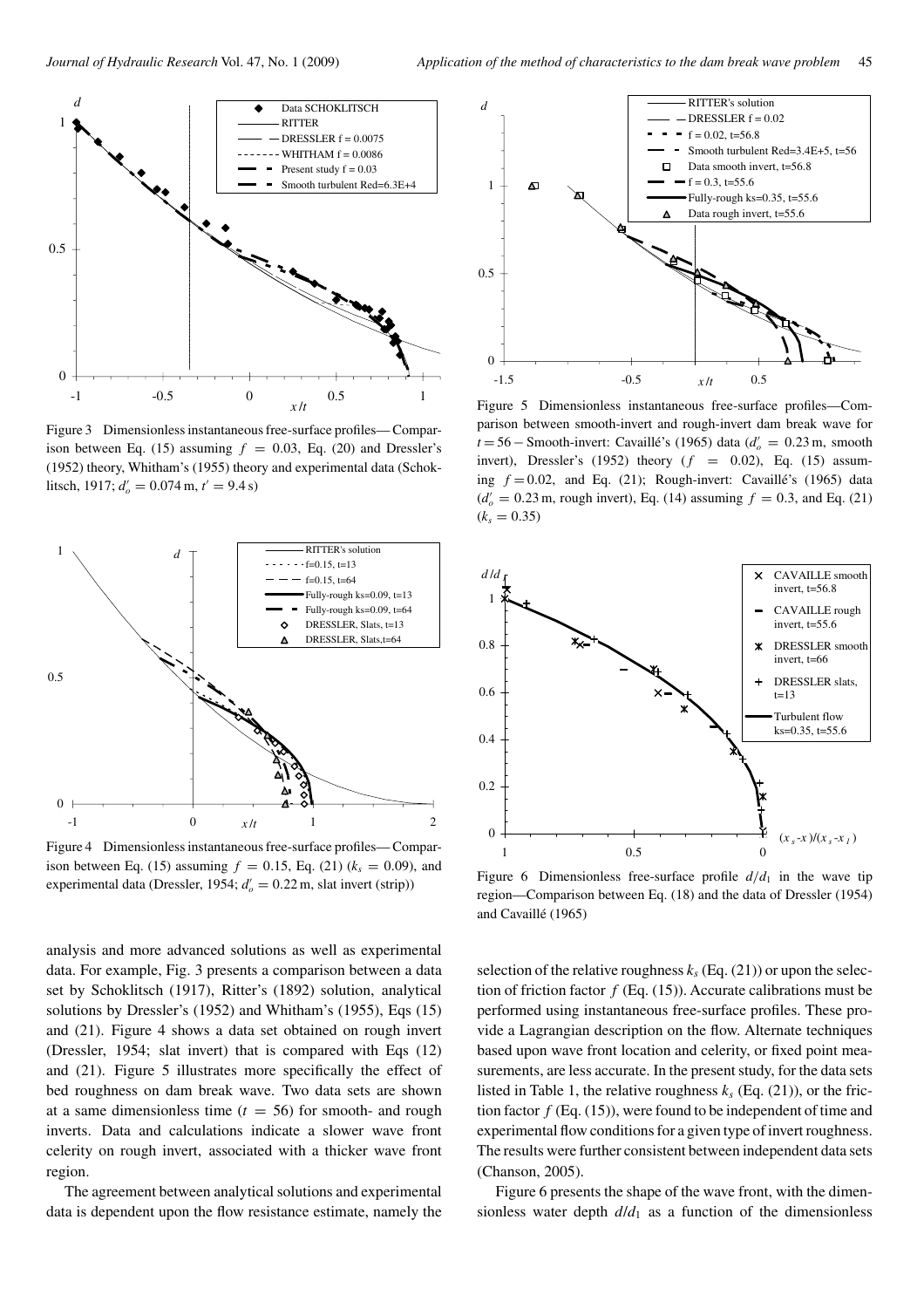

Figure 7 Sketch of longitudinal distributions of bed shear stress in turbulent dam break wave—Comparison between the theoretical models of Dressler (1952), Whitham (1955), and present study (Eqs (15) and (21))

distance  $(x_s - x)/(x_s - x_1)$ , where the subscripts *s* and 1 refer, respectively, to the wave leading edge and to the transition between ideal fluid and wave tip regions. Note the close agreement between Eq. (18), and the experimental data.

In this study, Eqs (15) and (21) are based upon two different longitudinal distributions of boundary shear stress. This is illustrated in Figure 7 showing the differences in longitudinal bed shear stress distributions between the different theoretical models. Yet all theories gave close results in terms of wave front celerity and instantaneous free-surface profiles and good agreement with experimental data. All these suggest little effects of some discontinuity at  $x = x_1$ . In fact the approximation of a constant Darcy friction factor *f* (Dressler, 1952; Whitham, 1955; Present study (Eq.  $(15)$ ) appears reasonable in comparison with the more sophisticated model (Eq. (21)), although the physics is questionable. This "apparent contradiction" may reflect upon our ignorance of some fundamental turbulent process in the wave front.

## **4 Dam break wave in a sloping channel with some initial motion**

The above approach may be extended to a sloping channel when the flow velocity behind the dam is initially  $V_o$  for  $t < 0$ . Prior to dam break, the translation of both dam and reservoir is frictionless. The sudden dam removal takes place at  $t = 0$  when the dam wall is located at  $x = 0$ . After dam break, the flow is assumed to be an ideal fluid flow region behind a friction dominated wave tip



Figure 8 Sketch of a dam break wave in an upward slope with initial flow motion

region, while it is assumed that the translation of the undisturbed reservoir remains frictionless for  $t > 0$  (Fig. 8).

In the ideal fluid flow region, Ritter's solution may be extended (Peregrine andWilliams, 2001; Chanson, 2005). For a mild slope, the dimensionless flow properties are

$$
d = \frac{1}{9} \left( 2 + V_o + \frac{1}{2} S_o t - \frac{x}{t} \right)^2 \quad \text{for } V_o - 1 \le \frac{x}{t} \le \frac{x_1}{t}
$$
\n(22a)

$$
C = \frac{1}{3} \left( 2 + V_o + \frac{1}{2} S_o t - \frac{x}{t} \right) \quad \text{for } V_o - 1 \le \frac{x}{t} \le \frac{x_1}{t}
$$
\n(22b)

$$
V = \frac{2}{3} \left( 1 + \frac{1}{2} V_o + S_o t + \frac{x}{t} \right), \quad \text{for } V_o - 1 \le \frac{x}{t} \le \frac{x_1}{t}
$$
\n(22c)

where the bed  $S<sub>o</sub>$  is positive for a downward slope.

In the wave tip region, the flow properties may be deduced using the diffusion wave equation taking into account flow resistance and bed slope

$$
\frac{\partial d}{\partial t} + \frac{f}{8} \frac{U^2}{d} - S_o = 0.
$$
 Wave tip region (23)

The complete integration yields a complicated result that is presented in the Appendix A. A Taylor series expansion of the solution gives the earlier result

$$
d = \left(\frac{9}{32} \left(3.65 \times 10^{-5} k_s + \frac{2.5 \times 10^{-3}}{\text{Re}_d U}\right)^{1/4} U^2(x_s - x)\right)^{4/9}
$$
\n(18)

that will be used in first approximation.

The free-surface profile and velocity must be continuous at the transition between the ideal fluid region and the frictiondominated wave tip. The conservation of mass must be also satisfied. The exact solution of the dam break wave in terms of the wave front celerity is

$$
\frac{32}{13} \frac{\left(1 + \frac{1}{2}V_o + \frac{1}{2}S_o t - \frac{U}{2}\right)^{7/2}}{U^2 \left(3.65 \times 10^{-5} k_s + \frac{2.5 \times 10^{-3}}{\text{Re}_d U}\right)^{1/4}} = t = t,
$$
 (24)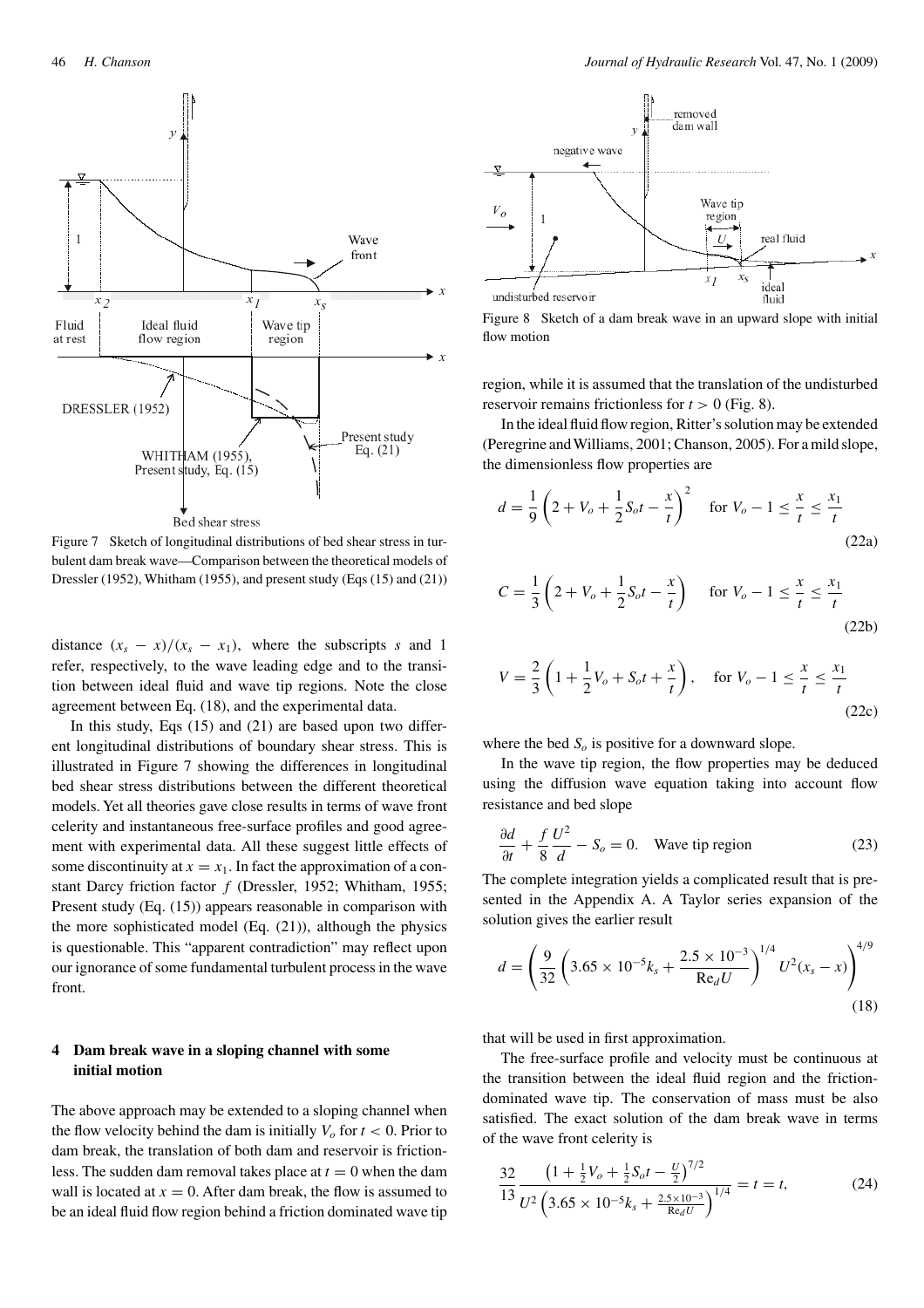while the wave front location equals

$$
x_s = \left(\frac{3}{2}U - \frac{1}{2}V_o - S_o t - 1\right)t
$$
  
+ 
$$
\frac{32}{9} \frac{\left(1 + \frac{1}{2}V_o + \frac{1}{2}S_o t - \frac{U}{2}\right)^{9/2}}{U^2 \left(3.65 \times 10^{-5} k_s + \frac{2.5 \times 10^{-3}}{\text{Re}_d U}\right)^{1/4}}.
$$
 (25)

The free-surface profile is given by

$$
d = \frac{1}{9} \left( 2 + V_o + \frac{1}{2} S_o t - \frac{x}{t} \right)^2 \quad \text{for } V_o - 1 \le \frac{x}{t} \le \frac{x_1}{t}
$$
\n(26a)

$$
d = \left(\frac{9}{32}\left(3.65 \times 10^{-5}k_s + \frac{2.5 \times 10^{-3}}{\text{Re}_d U}\right)^{1/4} U^2(x_s - x)\right)^{4/9}
$$
  
for  $\frac{x_1}{t} \le \frac{x}{t} \le \frac{x_s}{t}$ . (26b)

The location of the transition between ideal fluid and wave tip regions is

$$
x_1 = \left(\frac{3}{2}U - \frac{1}{2}V_o - S_o t - 1\right)t,
$$
\n(27)

Equation (24) provides an explicit relationship between the dimensionless wave front celerity and dimensionless time. Note that the solution in terms of the wave front celerity is nonlinear with the dimensionless time present on both sides of Eq. (24). Equation (25) yields the dimensionless wave front location as a function of the dimensionless wave front celerity and dimensionless time. Equations (26) and (27) give the entire dimensionless free-surface profile.

## **5 Summary and concluding remarks**

New analytical solutions of turbulent dam break wave in dry channels are presented. The flow is analyzed using the conceptual model of Whitham (1955) with a friction-dominated front region followed by an ideal-fluid flow. For a horizontal channel and a semi-infinite reservoir, a series of solutions are derived for turbulent flow assuming a nonconstant Darcy friction factor in the wave front region. The analytical results were validated successfully with experimental data in large-size facilities (Table 1) and by comparison with more-advanced theoretical models. Flow resistance estimates are critical, and instantaneous free-surface profiles are deemed the best validity tests.

A main feature of the developments is the simplicity. The theoretical results yield simple explicit analytical expressions in terms of wave front celerity, wave front location and free-surface profile. They illustrate a simple pedagogical application of the Saint-Venant equations and method of characteristics, linking together the ideal-fluid flow equations yielding Ritter's solution in a horizontal channel, with a diffusive wave equation for the

wave tip region. The new solutions (e.g. Eqs  $(15)$ ,  $(21)$  and  $(26)$ ) yield realistic solutions of the dam break wave with bed friction. Both ideal-fluid flow calculations and diffusive wave equations constitute relatively simple lecture materials. At the University of Queensland, the lecture material is taught in an advanced elective to civil and environmental engineering students in fourth year (subject CIVL4120 Advanced open channel flow and design). The explicit analytical solutions provide further validation tools for the numerical integration of the method of characteristics applied to dam break wave. A comparison between numerical results, analytical solutions and experimental results under controlled flow conditions may assist in the accurate selection of flow resistance coefficient and numerical schemes. Finally, the simplicity of the equations may allow some extension to more complicated flow situations and non-Newtonian fluids, for example, like Chanson *et al.* (2006) who applied successfully the mathematical treatment of Hunt (1982) to dam break wave of thixotropic fluids.

Present theoretical solutions are based upon a few key assumptions. These include the assumption  $V(x, t) = U(t)$  in the wave tip region, and some discontinuity of  $\partial d/\partial x$ ,  $\partial V/\partial x$  and  $τ_0$  at the transition between wave tip and ideal-fluid flow regions (i.e.  $x = x_1$ ). A number of experiments tend to support the first approximation: e.g., Estrade (1967), Liem and Köngeter (1999). These data suggested little longitudinal variations in velocity in the wave tip region. Further comparisons between present solutions and experimental results were successful for a fairly wide range of experimental conditions obtained independently and including instantaneous free-surface profiles, wave front celerity, and wave front locations. These comparisons constitute a solid validation of the proposed theory. It is acknowledged that the present solutions are limited to semi-infinite reservoir, rectangular channel and quasi-instantaneous dam break. The latter approximation is often reasonable for concrete dam failure (e.g. Fig. 1) but it is not applicable to many other applications including embankment breach.

#### **Acknowledgments**

The writer acknowledges some helpful exchange with DrA. Hogg and Professor H. Peregrine (University of Bristol).

## **Appendix A—Wave front shape in an inclined channel**

Considering an instantaneous dam break wave on a mild-sloping invert, the diffusive wave equation in the wave front is

$$
\frac{\partial d}{\partial t} + \frac{f}{8} \frac{U^2}{d} - S_o = 0.
$$
 (A1)

For a turbulent flow, the Darcy–Weisbach friction factor *f* may be approximated by the Altsul formula. For a wide channel, the formula may be written as

$$
f = \frac{1}{d^{1/4}} \left( 3.65 \times 10^{-5} k_s + \frac{2.5 \times 10^{-3}}{\text{Re}_d U} \right)^{1/4},\tag{A2}
$$

where  $k_s$  is the a relative roughness height and  $\text{Re}_d = \rho \sqrt{gd_o^3}/\mu$ .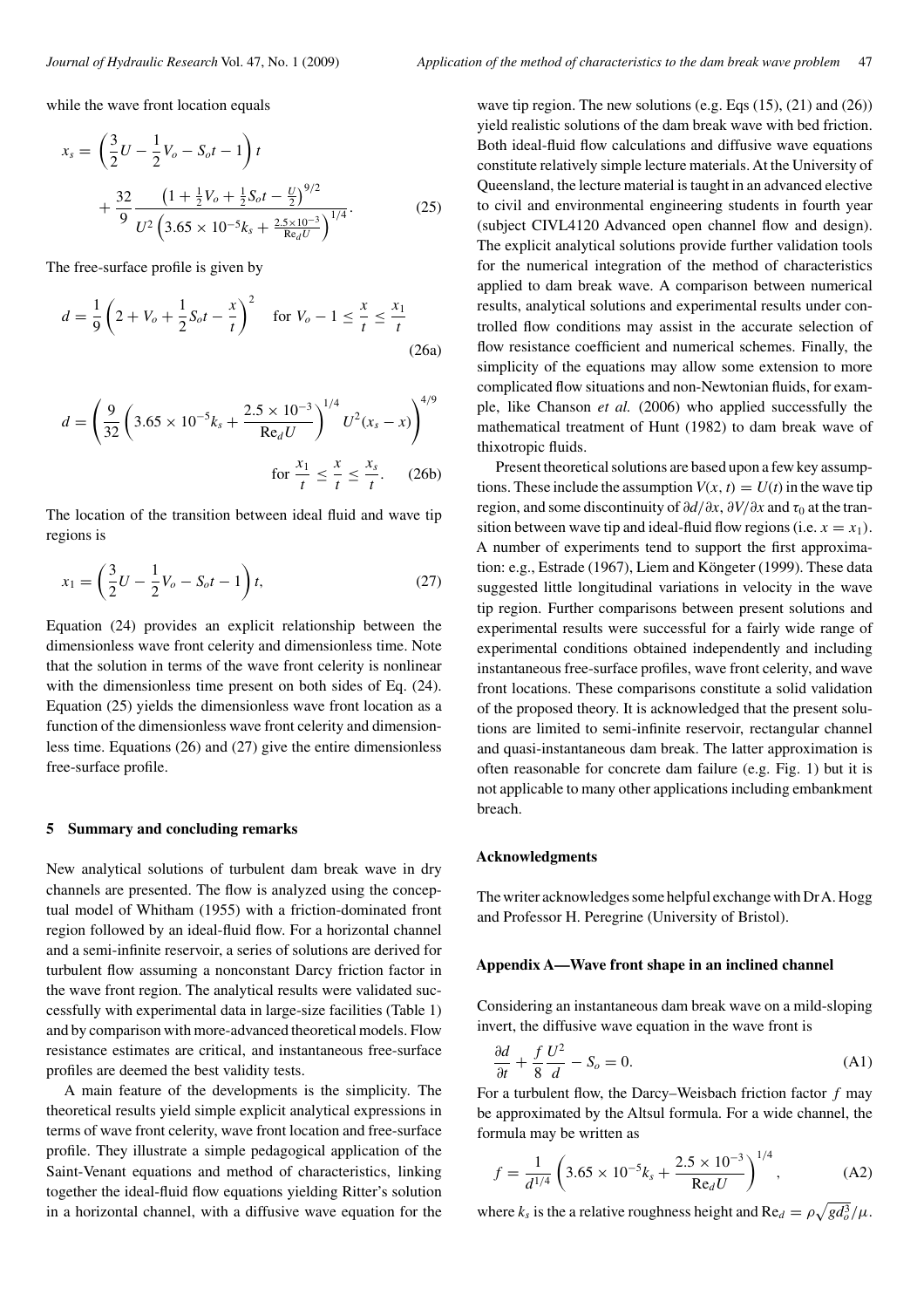Equation (A1) may be rewritten as

$$
\frac{\partial d}{\partial t} + \frac{X}{d^{5/4}} = S_o,
$$
\n(A3)

where

$$
X = \frac{0.1}{8} \left( \frac{1.46}{4} k_s + \frac{100}{4} \frac{1}{U \text{Re}_d} \right)^{1/4} U^2.
$$
 (A4)

The boundary conditions of Eq. (A3) are:  $d = 0$  at the wave front  $(x = x_s)$ , and  $\frac{\partial d}{\partial x} < 0$  in the wave front. Equation (A3) may be solved analytically. For  $S_0 \neq 0$ , the exact solution is

$$
S_o(x_s - x)
$$
  
= 0.020034  $\left(\frac{X}{S_o}\right)^{4/5} - d - \frac{4}{5} \left(\frac{X}{S_o}\right)^{4/5}$   

$$
\times Ln\left(\left(\frac{X}{S_o}\right)^{1/5} - d^{1/4}\right) - \frac{2\sqrt{2(5 + \sqrt{5})}}{5} \left(\frac{X}{S_o}\right)^{4/5}
$$
  

$$
\times ArcTan\left(-\frac{(-1 + \sqrt{5})\left(\frac{x}{S_o}\right)^{1/5} + 4d^{1/4}}{\sqrt{2(5 + \sqrt{5})}\left(\frac{x}{S_o}\right)^{1/5}}\right)
$$
  

$$
- \frac{2\sqrt{10 - 2\sqrt{5}}}{5} \left(\frac{X}{S_o}\right)^{4/5}
$$
  

$$
\times ArcTan\left(\frac{(1 + \sqrt{5})\left(\frac{x}{S_o}\right)^{1/5} + 4d^{1/4}}{\sqrt{10 - 2\sqrt{5}}\left(\frac{x}{S_o}\right)^{1/5}}\right)
$$
  

$$
- \left(\frac{1}{\sqrt{5}} - \frac{1}{5}\right) \left(\frac{X}{S_o}\right)^{4/5} Ln\left(\left(\frac{X}{S_o}\right)^{2/5})
$$
  

$$
- \frac{-1 + \sqrt{5}}{2} \left(\frac{X}{S_o}\right)^{1/5} d^{1/4} + \sqrt{d}\right)
$$
  
+ 
$$
\left(\frac{1}{\sqrt{5}} + \frac{1}{5}\right) \left(\frac{X}{S_o}\right)^{4/5} Ln\left(\left(\frac{X}{S_o}\right)^{2/5}
$$
  
+ 
$$
\frac{1 + \sqrt{5}}{2} \left(\frac{X}{S_o}\right)^{1/5} d^{1/4} + \sqrt{d}\right).
$$
 (A5)

## **Notation**

- $C =$  Dimensionless celerity of a small disturbance for an observer travelling with the flow:  $C = C'/\sqrt{gd'_o}$
- $C'$  = Celerity (m/s) of a small disturbance for an observer travelling with the flow; for a rectangular channel:  $C' = \sqrt{gd'_o}$
- $D'_H$  = Hydraulic diameter (m)
- $d =$  Dimensionless flow depth measured normal to the invert:  $d = d'/d'_{o}$
- $d'$  = Flow depth (m) measured normal to the invert
- $d'_{o}$  = Initial reservoir height (m) measured normal to the chute invert
- $d_1$  = Flow depth at the upstream end of the wave tip region:  $d_1 = d'_1/d'_o$
- $f =$ Darcy–Weisbach friction factor
- $g =$ Gravity constant:  $g = 9.8$  m/s<sup>2</sup>
- $h'$  = Roughness element height (m)
- $k_s$  = Dimensionless roughness height:  $k_s = k'_s/d'_s$
- $k'_{s}$  = Equivalent sand roughness height (m)
- $L'$  = Channel length (m)
- $L'_{\text{res}}$  = Reservoir length (m)
- $l'$  = Longitudinal spacing (m) between roughness elements  $q'$  = Volume flow rate per unit width (m<sup>2</sup>/s)
- $\text{Re}_d = \text{Dimensionless Reynolds number: } \text{Re}_d = \rho \sqrt{gd_o^3}/\mu$
- $S_f$  = Friction slope:  $S_f = f/2V^2/(gD'_H)$
- $S_o =$  Bed slope:  $S_o = \sin \theta$ 
	- $t =$  Dimensionless time from dam removal:  $t = t' \sqrt{g/d_{o}'}$
- $t'$  = Time (s) from dam removal
- $U =$  Dimensionless wave front celerity:  $U = U'/\sqrt{gd'_o}$
- $U'$  = Wave front celerity (m/s)
- *V* = Dimensionless flow velocity:  $zV = V'/\sqrt{gd'_o}$
- $V'$  = Flow velocity (m/s)
- $V<sub>o</sub>$  = Initial dimensionless reservoir velocity positive downstream
- $V_1$  = Dimensionless flow velocity at the upstream end of the wave tip region
- $W'$  = Channel width (m)
- $X =$ Dimensionless parameter:

$$
X = \frac{0.1}{8} \left( \frac{1.46}{4} k_s + \frac{100}{4} \frac{1}{U \text{Re}_d} \right)^{1/4} U^2
$$

- $x =$  Dimensionless longitudinal distance measured from the dam wall:  $x = x'/d'_o$
- $x'$  = Longitudinal distance (m) measured from the dam wall
- $x_s$  = Dimensionless wave front position
- $x_1$  = Dimensionless location at the upstream end of the wave tip region

*Greek symbols*

- $\mu$  = Dynamic viscosity (Pa.s)
- *ν* = Kinematic viscosity (m<sup>2</sup>/s):  $\nu = \frac{\mu}{\rho}$
- $\theta$  = Bed slope angle
- $\rho$  = Fluid density (kg/m<sup>3</sup>)
- $\tau_o'$  = Boundary shear stress (Pa)

*Subscript*

 $1 =$  Flow conditions at the transition between ideal-fluid and wave tip regions

 $o =$  Initial flow conditions in the reservoir

#### *Superscript*

 $'$  = Dimensional variable

## **References**

Barré de Saint-Venant, A.J.C. (1871). Théorie du mouvement non permanent des eaux, avec application aux crues des rivières et à l'introduction des marées dans leur lit. *Comptes Rendus des séances de l'Académie des Sciences*, Paris, France, Séance 17 July 1871, 73, 147–154 (in French).